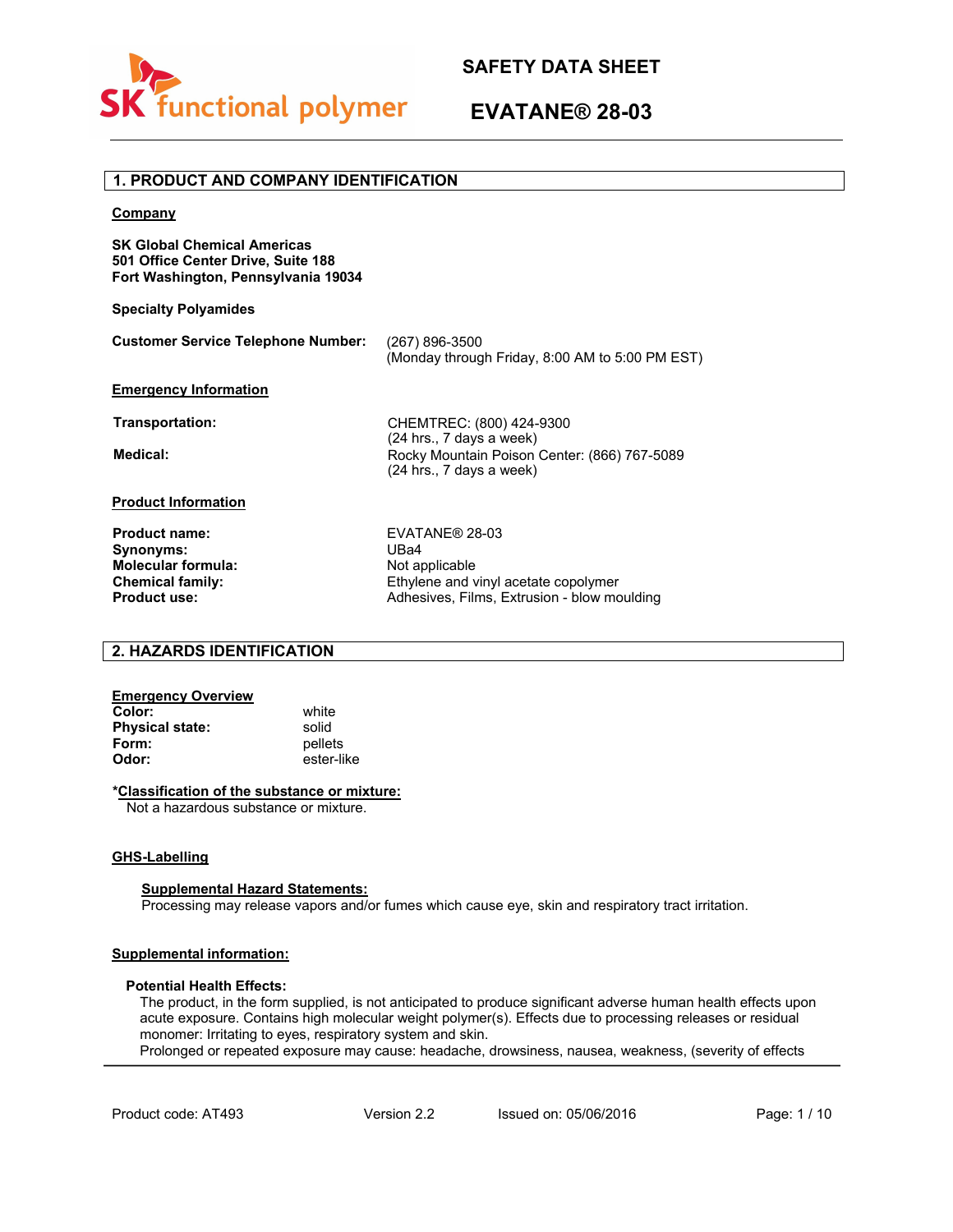

# **EVATANE® 28-03**

depends on extent of exposure).

#### **Other:**

Handle in accordance with good industrial hygiene and safety practice. (pellets/granules) This product may release fume and/or vapor of variable composition depending on processing time and temperature. Hazardous decomposition products may include confirmed or suspected carcinogens.

# **3. COMPOSITION/INFORMATION ON INGREDIENTS**

| <b>Chemical Name</b>                              | CAS-No.    | Wt/Wt     | <b>GHS Classification**</b>     |
|---------------------------------------------------|------------|-----------|---------------------------------|
| Acetic acid ethenyl ester, polymer with<br>ethene | 24937-78-8 | $>= 99\%$ | Not classified                  |
| Acetic acid ethenyl ester                         | 108-05-4   | $< 0.5\%$ | H332, H335, H225, H351,<br>H411 |

\*\*For the full text of the H-Statements mentioned in this Section, see Section 16.

# **4. FIRST AID MEASURES**

### **4.1. Description of necessary first-aid measures:**

#### **Inhalation:**

If inhaled, remove victim to fresh air.

### **Skin:**

In case of contact, immediately flush skin with plenty of water. If molten polymer gets on the skin, cool rapidly with cold water. Do not peel solidified product off the skin. Obtain medical treatment for thermal burns. Remove material from clothing. Wash clothing before reuse. Thoroughly clean shoes before reuse.

### **Eyes:**

Immediately flush eye(s) with plenty of water. Obtain medical treatment for thermal burns.

#### **Ingestion:**

If swallowed, DO NOT induce vomiting. Get medical attention. Never give anything by mouth to an unconscious person.

### **4.2. Most important symptoms/effects, acute and delayed:**

For most important symptoms and effects (acute and delayed), see Section 2 (Hazard Statements and Supplemental Information) and Section 11 (Toxicology Information) of this SDS.

### **4.3. Indication of immediate medical attention and special treatment needed, if necessary:**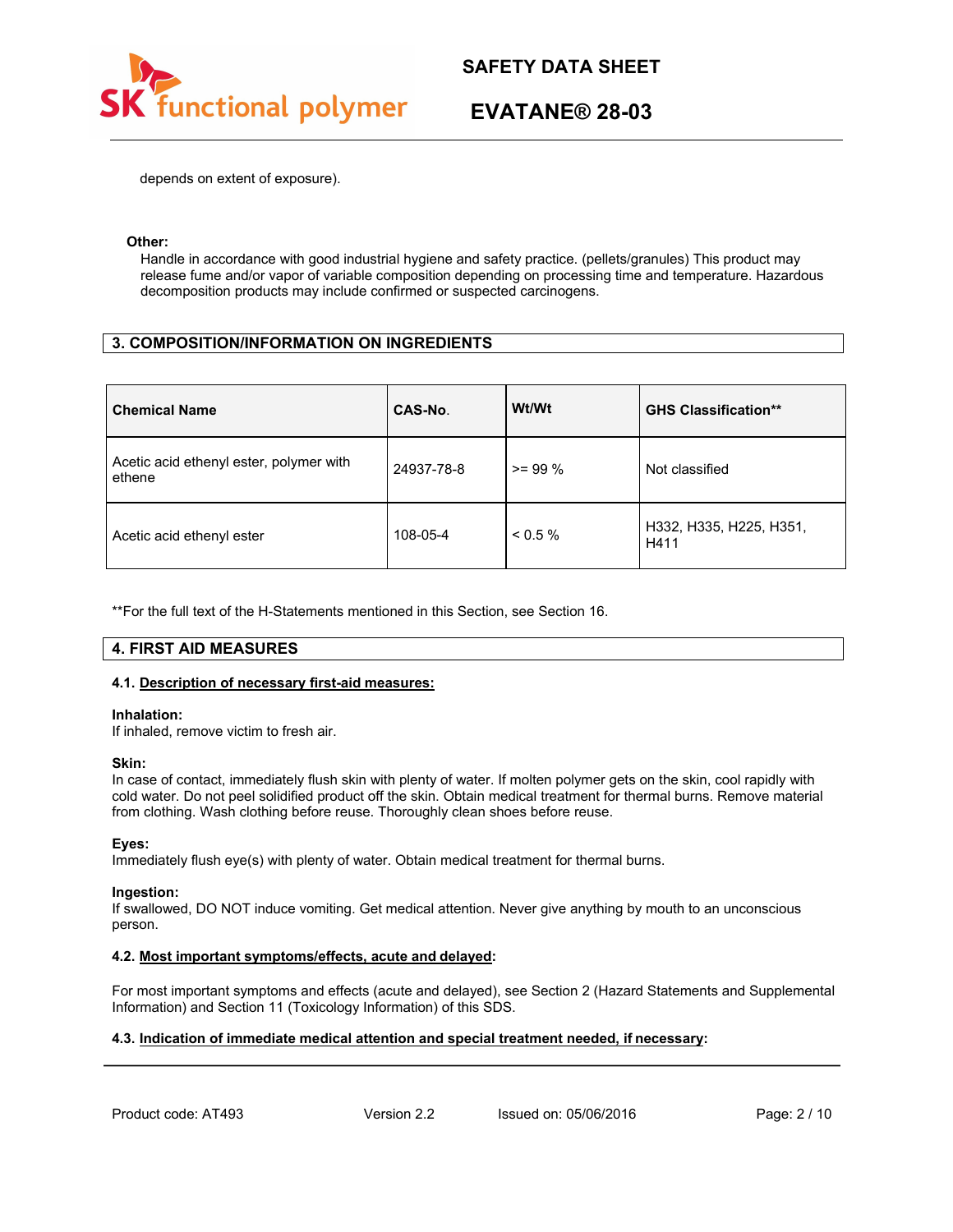

# **EVATANE® 28-03**

Unless otherwise noted in Notes to Physician, no specific treatment noted; treat symptomatically.

# **5. FIREFIGHTING MEASURES**

#### **Extinguishing media (suitable):**

Water spray, Carbon dioxide (CO2), Foam, Dry chemical

#### **Protective equipment:**

Fire fighters and others who may be exposed to products of combustion should wear full fire fighting turn out gear (full Bunker Gear) and self-contained breathing apparatus (pressure demand / NIOSH approved or equivalent).

#### **Further firefighting advice:**

Fire fighting equipment should be thoroughly decontaminated after use.

#### **Fire and explosion hazards:**

When burned, the following hazardous products of combustion can occur: Carbon oxides Hazardous organic compounds Acetic acid

# **6. ACCIDENTAL RELEASE MEASURES**

#### **Personal precautions, Emergency procedures, Methods and materials for containment/clean-up:**

Prevent further leakage or spillage if you can do so without risk. Ventilate the area. Sweep up and shovel into suitable properly labeled containers for prompt disposal. Possible fall hazard – floor may become slippery from leakage/spillage of product. Avoid dispersal of spilled material and runoff and contact with soil, waterways, drains and sewers. Consult a regulatory specialist to determine appropriate state or local reporting requirements, for assistance in waste characterization and/or hazardous waste disposal and other requirements listed in pertinent environmental permits.

#### **Protective equipment:**

Appropriate personal protective equipment is set forth in Section 8.

### **7. HANDLING AND STORAGE**

#### **Handling**

#### **General information on handling:**

Avoid breathing dust.

Avoid breathing processing fumes or vapors.

Handle in accordance with good industrial hygiene and safety practices. These practices include avoiding unnecessary exposure and removal of material from eyes, skin, and clothing.

### **Storage**

#### **General information on storage conditions:**

Store in closed containers, in a secure area to prevent container damage and subsequent spillage.

#### **Storage stability – Remarks:**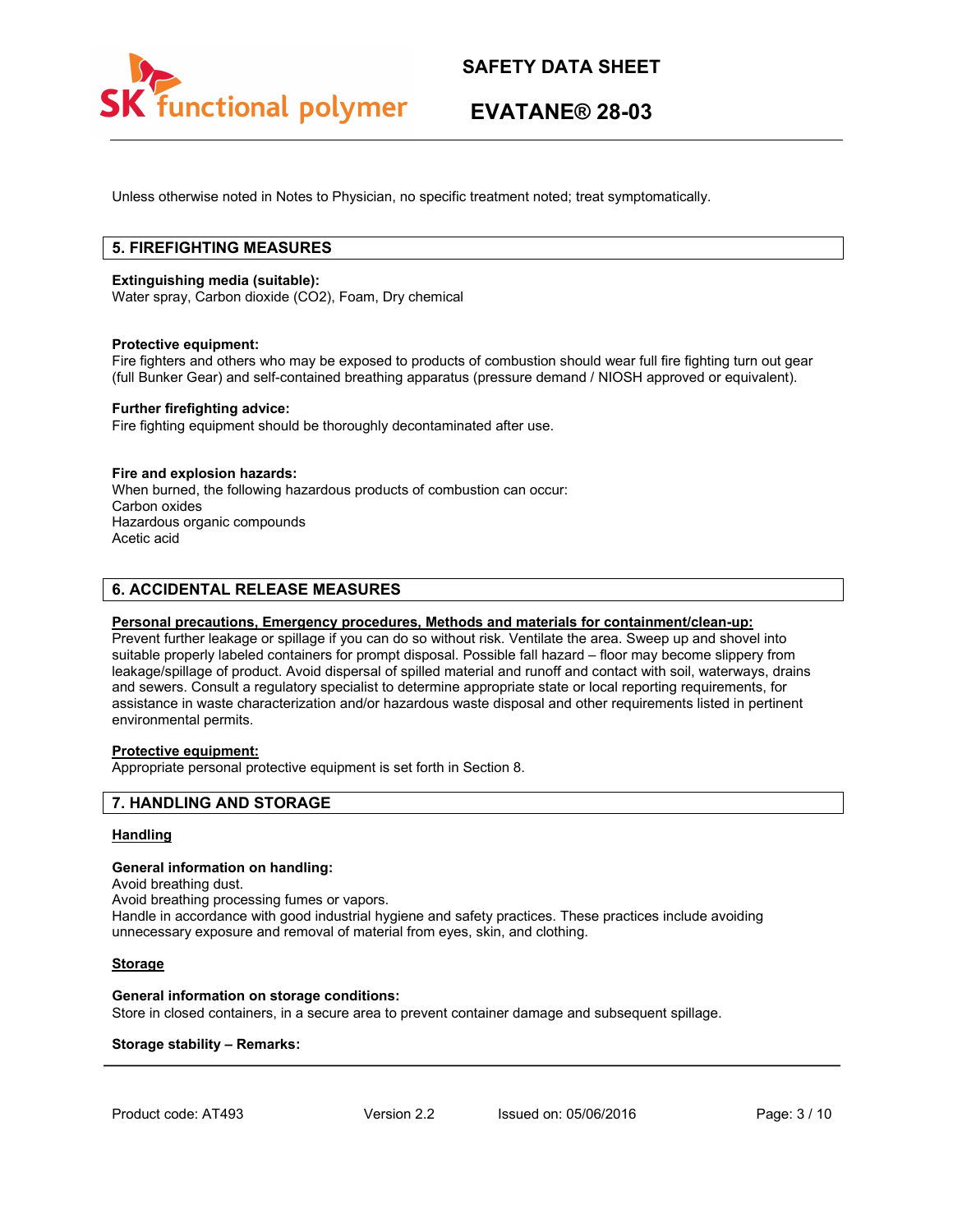

# **EVATANE® 28-03**

Stable under normal conditions.

**Storage incompatibility – General:** None known.

# **8. EXPOSURE CONTROLS/PERSONAL PROTECTION**

**Airborne Exposure Guidelines:**

#### **Acetic acid ethenyl ester (108-05-4)**

US. ACGIH Threshold Limit Values

Time weighted average 10 ppm Short Term Exposure Limit (STEL): 15 ppm

Only those components with exposure limits are printed in this section. Limits with skin contact designation above have skin contact effect. Air sampling alone is insufficient to accurately quantitate exposure. Measures to prevent significant cutaneous absorption may be required. Limits with a sensitizer designation above mean that exposure to this material may cause allergic reactions.

#### **Engineering controls:**

Investigate engineering techniques to reduce exposures below airborne exposure limits or to otherwise reduce exposures. Provide ventilation if necessary to minimize exposures or to control exposure levels to below airborne exposure limits (if applicable see above).If practical, use local mechanical exhaust ventilation at sources of air contamination such as open process equipment.

#### **Respiratory protection:**

Avoid breathing dust. Avoid breathing processing fumes or vapors. Where airborne exposure is likely or airborne exposure limits are exceeded (if applicable, see above), use NIOSH approved respiratory protection equipment appropriate to the material and/or its components and substances released during processing. Consult respirator manufacturer to determine appropriate type equipment for a given application. Observe respirator use limitations specified by NIOSH or the manufacturer. For emergency and other conditions where there may be a potential for significant exposure or where exposure limit may be significantly exceeded, use an approved full face positive-pressure, self-contained breathing apparatus or positive-pressure airline with auxiliary self-contained air supply. Respiratory protection programs must comply with 29 CFR § 1910.134.

#### **Skin protection:**

Processing of this product releases vapors or fumes which may cause skin irritation. Minimize skin contamination by following good industrial hygiene practice. Wearing protective gloves is recommended. Wash hands and contaminated skin thoroughly after contact with processing fumes or vapors. Wash thoroughly after handling.

#### **Eye protection:**

Use good industrial practice to avoid eye contact. Processing of this product releases vapors or fumes which may cause eye irritation. Where eye contact may be likely, wear chemical goggles and have eye flushing equipment available.

| 9. PHYSICAL AND CHEMICAL PROPERTIES |       |
|-------------------------------------|-------|
| Color:                              | white |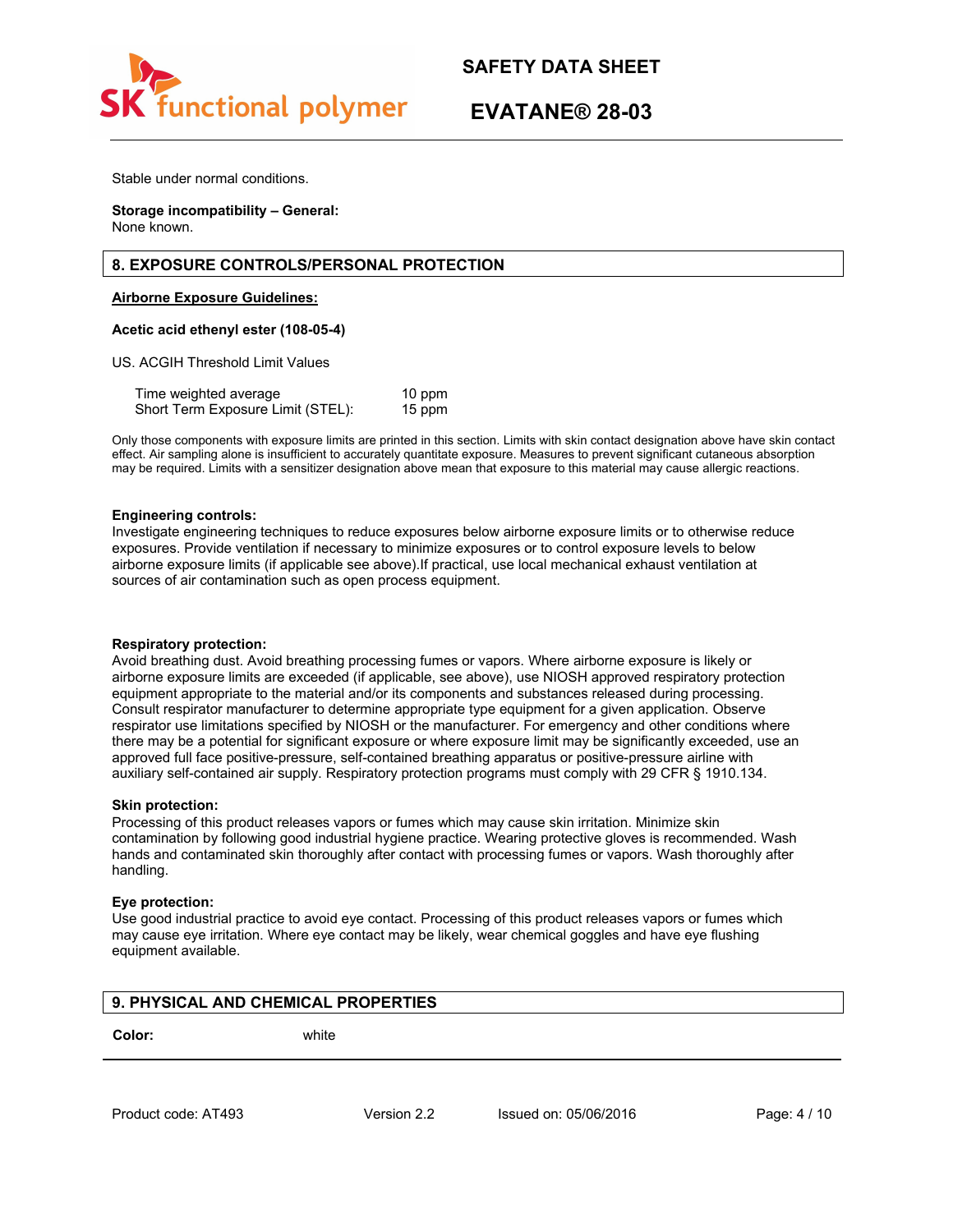

# **SAFETY DATA SHEET EVATANE® 28-03**

| <b>Physical state:</b>                                           | solid                                                   |
|------------------------------------------------------------------|---------------------------------------------------------|
| Form:                                                            | pellets                                                 |
| Odor:                                                            | ester-like                                              |
| <b>Odor threshold:</b>                                           | No data available                                       |
| <b>Flash point</b>                                               | Not applicable                                          |
| <b>Auto-ignition</b><br>temperature:                             | No data available                                       |
| Lower flammable limit<br>$(LFL)$ :                               | No data available                                       |
| <b>Upper flammable limit</b><br>(UEL):                           | No data available                                       |
| pH:                                                              | Not applicable                                          |
| Density:                                                         | $0.95$ g/cm $3$                                         |
| Vapor pressure:                                                  | Not applicable                                          |
| Vapor density:                                                   | Not applicable                                          |
| <b>Boiling point/boiling</b><br>range:                           | No data available                                       |
| <b>Melting point/range:</b>                                      | 169 °F (76 °C)                                          |
| Freezing point:                                                  | No data available                                       |
| <b>Evaporation rate:</b>                                         | No data available                                       |
| <b>Solubility in water:</b>                                      | 68 °F (20 °C) insoluble (on the basis of its structure) |
| Solubility in other<br>solvents: [qualitative and<br>quantative] | 77 °F (25 °C) Soluble in: Carbon tetrachloride          |
| Viscosity, dynamic:                                              | No data available                                       |
| Oil/water partition<br>coefficient:                              | No data available                                       |
| <b>Thermal decomposition</b>                                     | approx. 500 °F (260 °C)                                 |
| Flammability:                                                    | See GHS Classification in Section 2                     |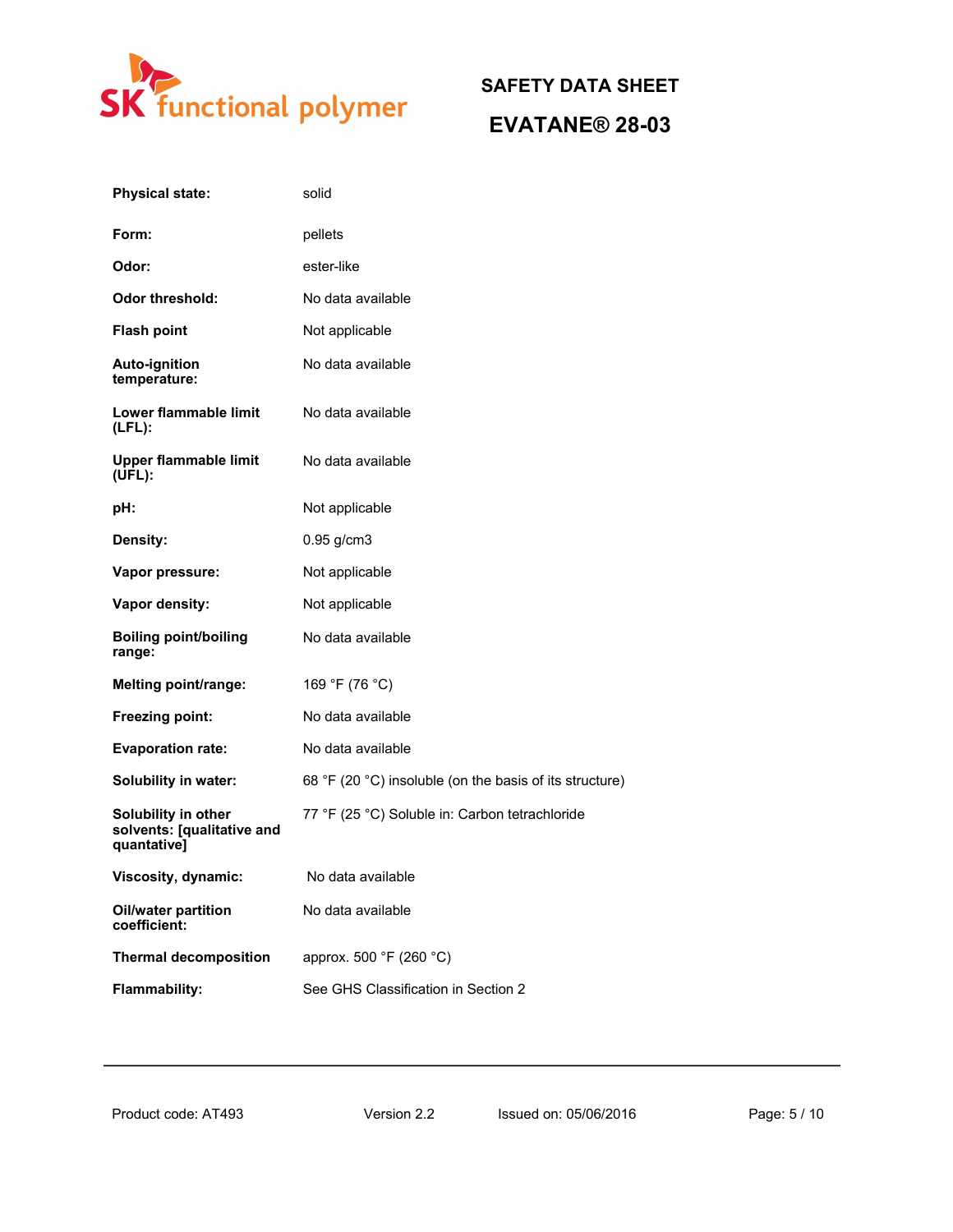

# **EVATANE® 28-03**

# **10. STABILITY AND REACTIVITY**

#### **Stability:**

This material is chemically stable under normal and anticipated storage, handling and processing conditions.

#### **Hazardous reactions:**

Hazardous polymerization does not occur.

#### **Materials to avoid:**

None known.

#### **Conditions / hazards to avoid:**

Avoid storing in moist and warm conditions. (to maintain the technical properties of the product). See Hazardous Decomposition Products below.

#### **Hazardous decomposition products:**

Thermal decomposition giving toxic, flammable, and / or corrosive products: Carbon oxides Hazardous organic compounds Acetic acid

### **11. TOXICOLOGICAL INFORMATION**

Data on this material and/or its components are summarized below.

#### **Data for Acetic acid ethenyl ester, polymer with ethene (24937-78-8)**

#### **Acute toxicity**

**Oral:** May be harmful if swallowed. (rat) LD50 > 2,500 mg/kg.

# **Other information**

The information presented is from representative materials with this Chemical Abstract Service (CAS) Registry number. The results vary depending on the size and composition of the test substance.

#### **Data for Acetic acid ethenyl ester (108-05-4)**

#### **Carcinogenicity**

Long term inhalation administration to rat / affected organ(s): lung, upper respiratory tract / signs: Increased incidence of tumors was reported.

Long term drinking water administration to rat and mouse / affected organ(s): Gastro-intestinal tract / signs: Increased incidence of tumors was reported. Classified by the International Agency for Research on Cancer as: Group 2B: Possibly carcinogenic to humans.

#### **Genotoxicity**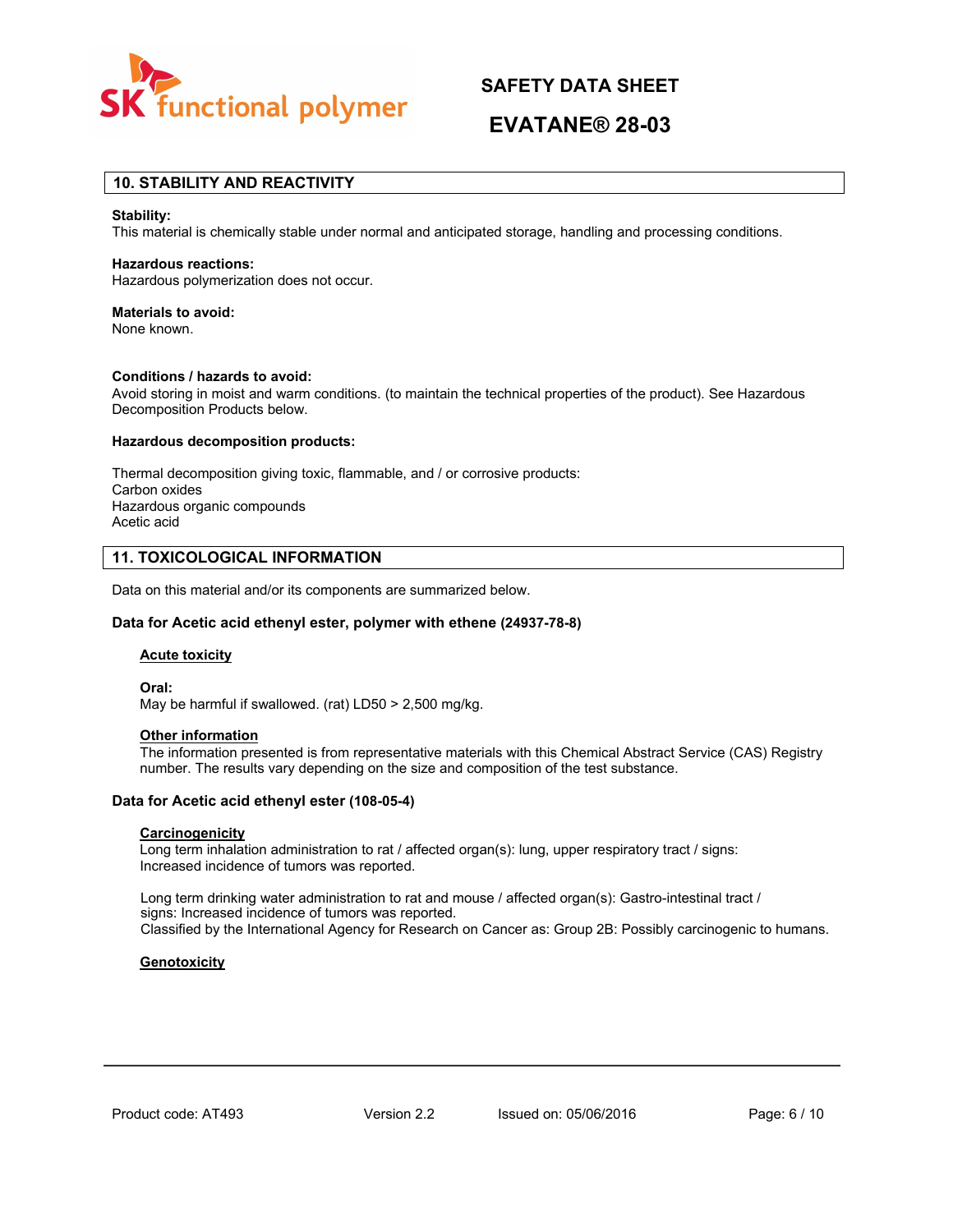

# **EVATANE® 28-03**

### **Assessment in Vitro:**

Both positive and negative responses for genetic changes were observed in laboratory tests using: animal cells

No genetic changes were observed in laboratory tests using: bacteria

#### **Genotoxicity**

#### **Assessment in Vivo:**

Both positive and negative responses for genetic changes were observed in laboratory tests using: rats, mice

#### **Human experience**

#### **Inhalation:**

Upper respiratory tract: irritation. (based on reports of occupational exposure to workers) (extent of injury depends on severity of exposure)

Eyes: irritation. (based on reports of occupational exposure to workers) (extent of injury depends on severity of exposure)

# **12. ECOLOGICAL INFORMATION**

#### **Chemical Fate and Pathway**

No data are available.

#### **Ecotoxicology**

No data are available.

### **13. DISPOSAL CONSIDERATIONS**

#### **Waste disposal:**

Where possible recycling is preferred to disposal or incineration. If recycling is not an option, incinerate or dispose of in accordance with federal, state, and local regulations. Pigmented, filled and/or solvent laden product may require special disposal practices in accordance with federal, state and local regulations. Consult a regulatory specialist to determine appropriate state or local reporting requirements, for assistance in waste characterization and/or hazardous waste disposal and other requirements listed in pertinent environmental permits. Note: Chemical additions to, processing of, or otherwise altering this material may make this waste management information incomplete, inaccurate, or otherwise inappropriate. Furthermore, state and local waste disposal requirements may be more restrictive or otherwise different from federal laws and regulations.

# **14. TRANSPORT INFORMATION**

**US Department of Transportation (DOT):** not regulated

**International Maritime Dangerous Goods Code (IMDG):** not regulated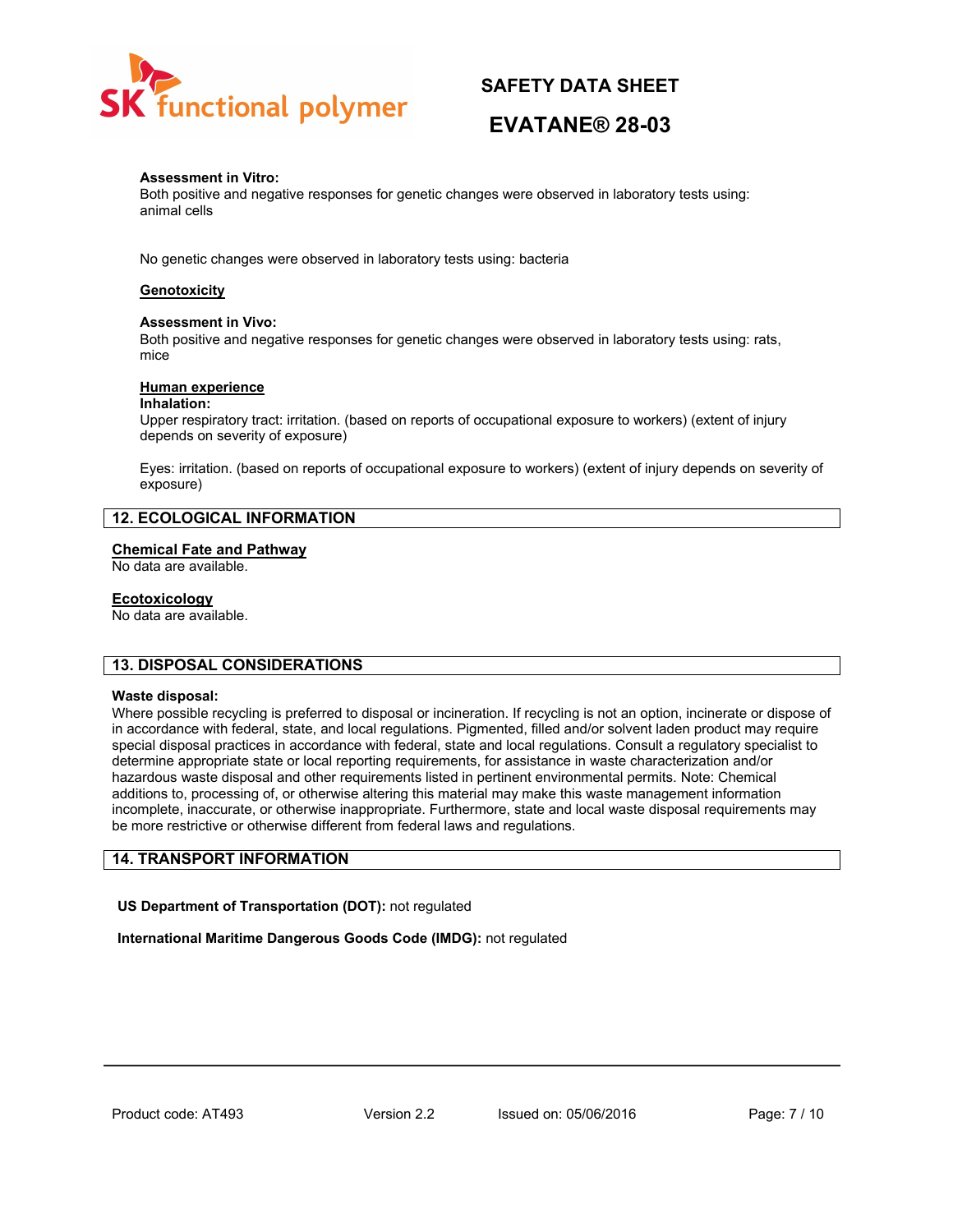

# **EVATANE® 28-03**

# **15. REGULATORY INFORMATION**

| <b>Chemical Inventory Status</b>                                                        |               |                                                                  |
|-----------------------------------------------------------------------------------------|---------------|------------------------------------------------------------------|
| EU. EINECS                                                                              | <b>EINECS</b> | Conforms to                                                      |
| US. Toxic Substances Control Act                                                        | TSCA          | The components of this product are all on<br>the TSCA Inventory. |
| Australia. Industrial Chemical (Notification and<br>Assessment) Act                     | <b>AICS</b>   | Conforms to                                                      |
| Canada, Canadian Environmental Protection Act<br>(CEPA). Domestic Substances List (DSL) | DSL.          | All components of this product are on the<br>Canadian DSL        |
| Japan. Kashin-Hou Law List                                                              | ENCS (JP)     | Conforms to                                                      |
| Korea. Existing Chemicals Inventory (KECI)                                              | KECI (KR)     | Conforms to                                                      |
| Philippines. The Toxic Substances and Hazardous<br>and Nuclear Waste Control Act        | PICCS (PH)    | Conforms to                                                      |
| China. Inventory of Existing Chemical Substances                                        | IECSC (CN)    | Conforms to                                                      |

# **United States – Federal Regulations**

# **SARA Title III – Section 302 Extremely Hazardous Chemicals:**

| CAS-No.  | <b>SARA</b> | <b>SARA</b> |
|----------|-------------|-------------|
|          | Reportable  | Threshold   |
|          | Quantities  | Planning    |
|          |             | Quantity    |
| 108-05-4 | 5000 lbs    | $1000$ lbs  |
|          |             |             |

#### **SARA Title III - Section 311/312 Hazard Categories:** No SARA Hazards

# **SARA Title III – Section 313 Toxic Chemicals:**

The following components are subject to reporting levels established by SARA Title III, Section 313:

| Chemical name             | CAS-No.  | De minimis<br>concentration | Reportable threshold:                                                                                           |
|---------------------------|----------|-----------------------------|-----------------------------------------------------------------------------------------------------------------|
| Acetic acid ethenyl ester | 108-05-4 | 0.1%                        | 10000 lbs (Otherwise used<br>(non-<br>manufacturing/processing))<br>25000 lbs (Manufacturing<br>and processing) |